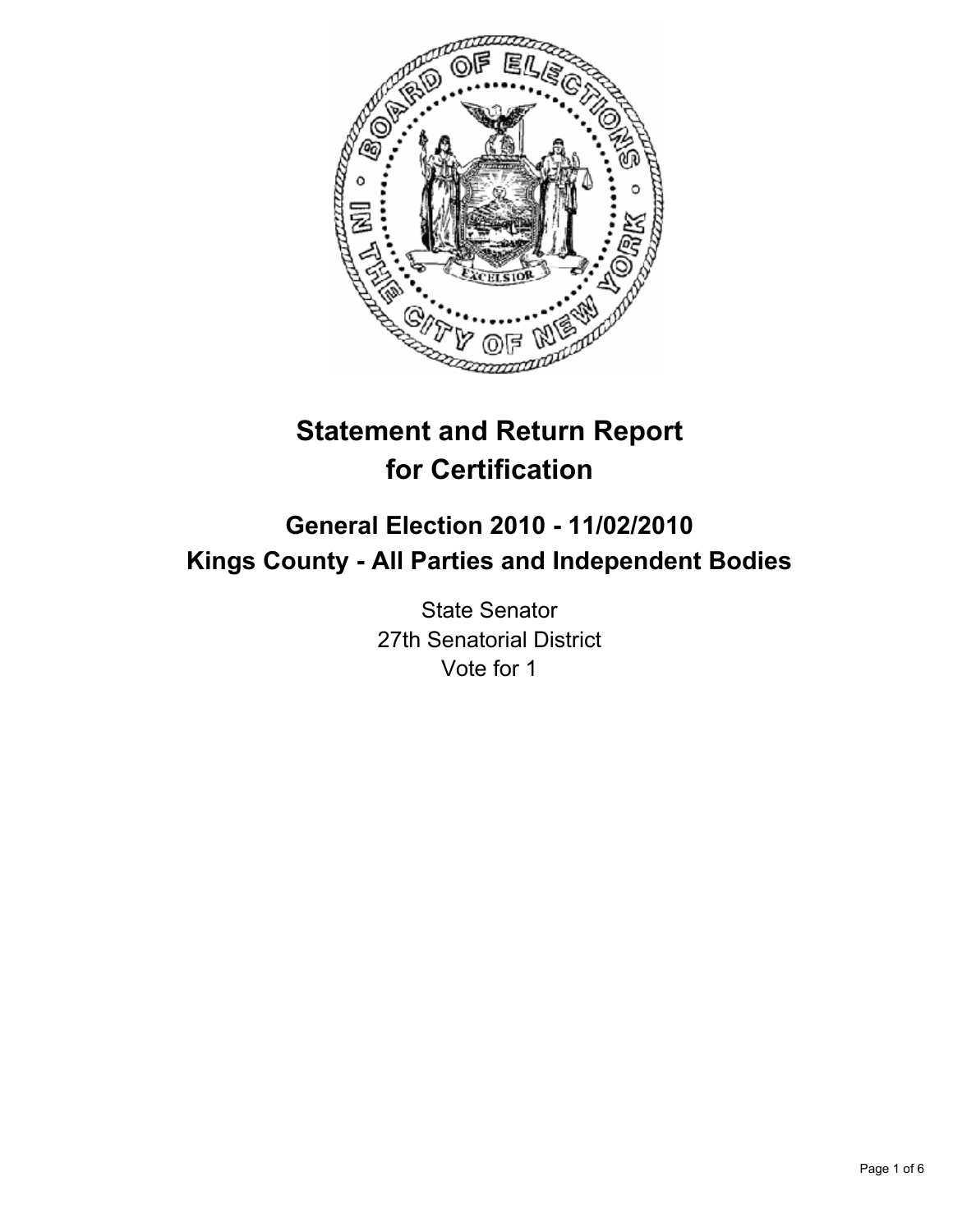

## **Assembly District 41**

| <b>PUBLIC COUNTER</b>            | 9,705  |
|----------------------------------|--------|
| <b>EMERGENCY</b>                 | 0      |
| ABSENTEE/MILITARY                | 248    |
| <b>AFFIDAVIT</b>                 | 127    |
| <b>Total Ballots</b>             | 10,137 |
| CARL KRUGER (DEMOCRATIC)         | 5,373  |
| AVRAHOM ROSENBERG (CONSERVATIVE) | 2,001  |
| ABE SILBERSTEIN (WRITE-IN)       | 1      |
| ANTHONY GAUBLE (WRITE-IN)        | 1      |
| CARL KRUGER VOID (WRITE-IN)      | 1      |
| ED JAWORSKI (WRITE-IN)           | 3      |
| IRWIN KATZ (WRITE-IN)            | 1      |
| J.P. ZENGER (WRITE-IN)           | 1      |
| JOHN C. CALDERON (WRITE-IN)      | 1      |
| LEW FIDLER (WRITE-IN)            | 1      |
| MARTIN GOLDEN (WRITE-IN)         | 6      |
| RALPH NADER (WRITE-IN)           | 1      |
| RICHARD WALNER (WRITE-IN)        | 1      |
| ROSE JEFKOWITZ (WRITE-IN)        | 1      |
| US CITIZEN (WRITE-IN)            | 1      |
| <b>Total Votes</b>               | 7,394  |
| Unrecorded                       | 2.743  |

#### **Assembly District 42**

| <b>PUBLIC COUNTER</b>            | 1,221 |
|----------------------------------|-------|
| <b>EMERGENCY</b>                 | 35    |
| ABSENTEE/MILITARY                | 19    |
| <b>AFFIDAVIT</b>                 | 26    |
| <b>Total Ballots</b>             | 1,325 |
| CARL KRUGER (DEMOCRATIC)         | 745   |
| AVRAHOM ROSENBERG (CONSERVATIVE) | 255   |
| EDWIN MOLINA (WRITE-IN)          |       |
| MELVIN LANTNER (WRITE-IN)        | 2     |
| SECENDI (WRITE-IN)               | 1     |
| TARDS JOHNSON (WRITE-IN)         |       |
| TRACY NEMAN (WRITE-IN)           | 1     |
| <b>Total Votes</b>               | 1,006 |
| Unrecorded                       | 319   |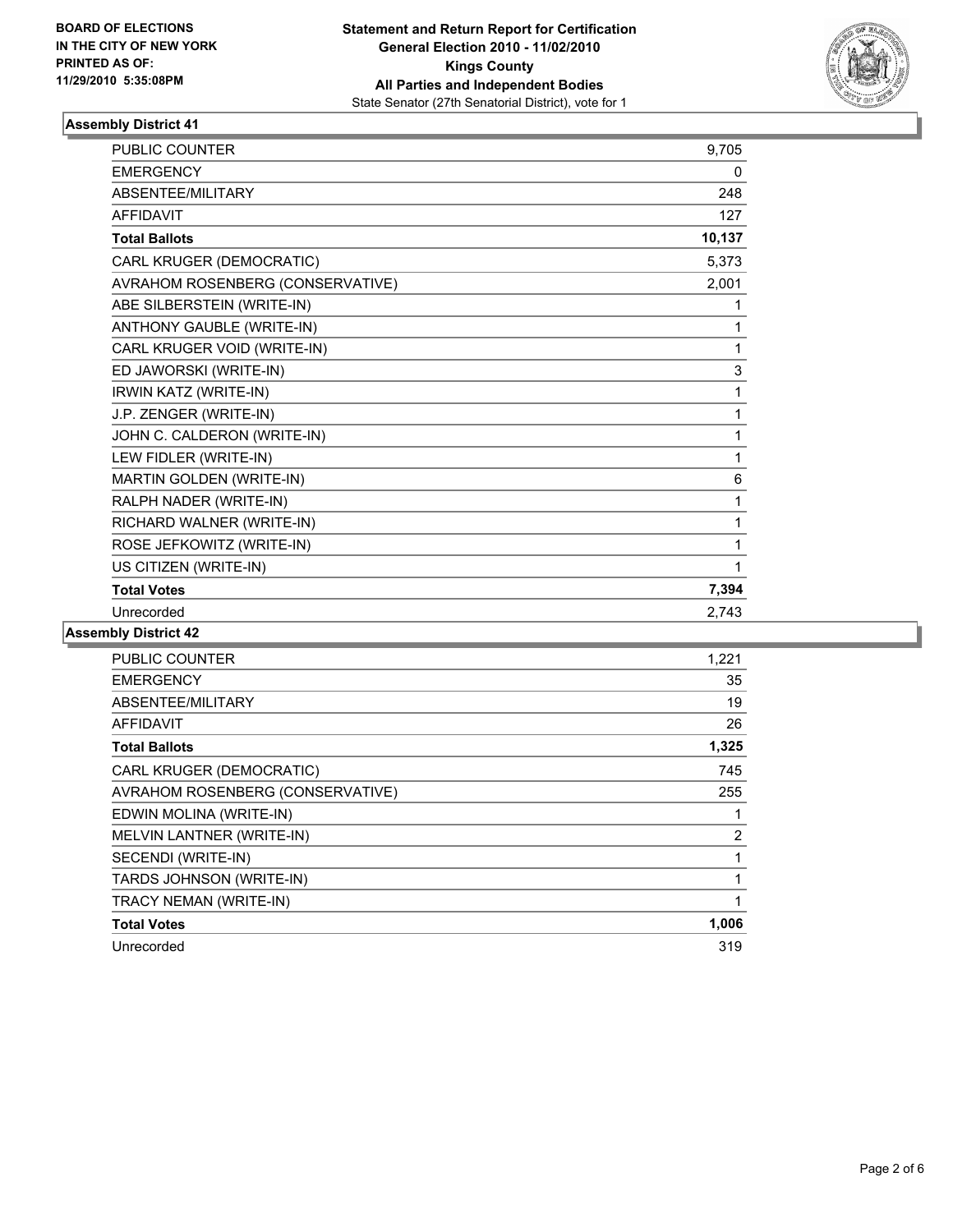

## **Assembly District 44**

| PUBLIC COUNTER                          | 1,440 |
|-----------------------------------------|-------|
| <b>EMERGENCY</b>                        | 0     |
| ABSENTEE/MILITARY                       | 23    |
| AFFIDAVIT                               | 18    |
| <b>Total Ballots</b>                    | 1,509 |
| CARL KRUGER (DEMOCRATIC)                | 674   |
| <b>AVRAHOM ROSENBERG (CONSERVATIVE)</b> | 289   |
| PEE WEE HERMAN (WRITE-IN)               |       |
| <b>Total Votes</b>                      | 964   |
| Unrecorded                              | 545   |

#### **Assembly District 45**

| PUBLIC COUNTER                   | 12,886         |
|----------------------------------|----------------|
| <b>EMERGENCY</b>                 | 3              |
| ABSENTEE/MILITARY                | 383            |
| <b>AFFIDAVIT</b>                 | 158            |
| <b>Total Ballots</b>             | 13,504         |
| CARL KRUGER (DEMOCRATIC)         | 6,193          |
| AVRAHOM ROSENBERG (CONSERVATIVE) | 2,582          |
| <b>BARAK OBAMA (WRITE-IN)</b>    | 1              |
| CARL KRUGER VOID (WRITE-IN)      | 1              |
| CHAIM BUENO (WRITE-IN)           | $\overline{2}$ |
| DAVID SUSSMAN (WRITE-IN)         | 1              |
| DOMINIC DIMARCO (WRITE-IN)       | 1              |
| EILEEN OBRIEN (WRITE-IN)         | 1              |
| ERIC CORTES (WRITE-IN)           | 1              |
| FRANK PADAVAN (WRITE-IN)         | 1              |
| IAN DIGIRSHEK (WRITE-IN)         | 1              |
| JOHN HALL (WRITE-IN)             | 1              |
| LAURA KELBER (WRITE-IN)          | 1              |
| SAM MELONI (WRITE-IN)            | 1              |
| <b>Total Votes</b>               | 8,788          |
| Unrecorded                       | 4,716          |

#### **Assembly District 46**

| <b>PUBLIC COUNTER</b>            | 6,378 |
|----------------------------------|-------|
| <b>EMERGENCY</b>                 | 9     |
| ABSENTEE/MILITARY                | 98    |
| <b>AFFIDAVIT</b>                 | 112   |
| <b>Total Ballots</b>             | 6,628 |
| CARL KRUGER (DEMOCRATIC)         | 3,350 |
| AVRAHOM ROSENBERG (CONSERVATIVE) | 797   |
| <b>JASON JAMES (WRITE-IN)</b>    |       |
| KATIE ZANADSKI (WRITE-IN)        |       |
| MARIA T MIRANDA (WRITE-IN)       |       |
| <b>Total Votes</b>               | 4,150 |
| Unrecorded                       | 2.478 |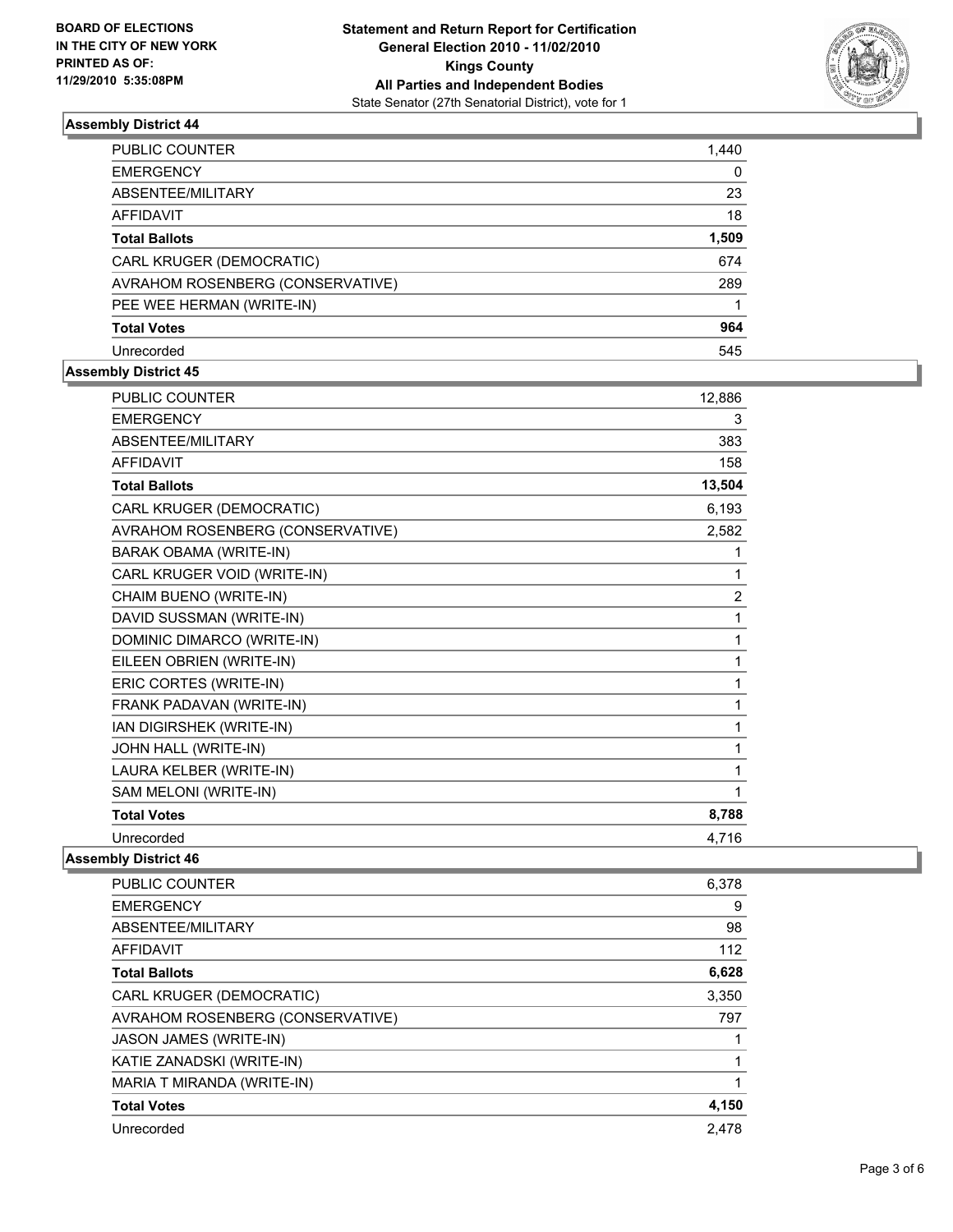

## **Assembly District 47**

| PUBLIC COUNTER                   | 5,400 |
|----------------------------------|-------|
| EMERGENCY                        | 0     |
| ABSENTEE/MILITARY                | 141   |
| AFFIDAVIT                        | 91    |
| Total Ballots                    | 5,665 |
| CARL KRUGER (DEMOCRATIC)         | 2,771 |
| AVRAHOM ROSENBERG (CONSERVATIVE) | 793   |
| CELESTE WISEBLOOD (WRITE-IN)     | 2     |
| <b>Total Votes</b>               | 3,566 |
| Unrecorded                       | 2.099 |

#### **Assembly District 48**

| PUBLIC COUNTER                   | 3,612 |
|----------------------------------|-------|
| <b>EMERGENCY</b>                 | 0     |
| ABSENTEE/MILITARY                | 75    |
| AFFIDAVIT                        | 45    |
| <b>Total Ballots</b>             | 3,792 |
| CARL KRUGER (DEMOCRATIC)         | 1,610 |
| AVRAHOM ROSENBERG (CONSERVATIVE) | 1,101 |
| NEIL DICARDO (WRITE-IN)          |       |
| <b>Total Votes</b>               | 2,712 |
| Unrecorded                       | 1.080 |

#### **Assembly District 49**

| PUBLIC COUNTER                   | 613 |
|----------------------------------|-----|
| <b>EMERGENCY</b>                 | 0   |
| ABSENTEE/MILITARY                | 7   |
| AFFIDAVIT                        | 4   |
| <b>Total Ballots</b>             | 633 |
| CARL KRUGER (DEMOCRATIC)         | 172 |
| AVRAHOM ROSENBERG (CONSERVATIVE) | 217 |
| <b>Total Votes</b>               | 389 |
| Unrecorded                       | 244 |

## **Assembly District 59**

| <b>PUBLIC COUNTER</b>            | 6,419 |
|----------------------------------|-------|
| <b>EMERGENCY</b>                 | 0     |
| ABSENTEE/MILITARY                | 192   |
| AFFIDAVIT                        | 88    |
| <b>Total Ballots</b>             | 6,712 |
| CARL KRUGER (DEMOCRATIC)         | 4,116 |
| AVRAHOM ROSENBERG (CONSERVATIVE) | 1.117 |
| JORDAN MAMET (WRITE-IN)          |       |
| STEWART MILSTEIN (WRITE-IN)      |       |
| <b>Total Votes</b>               | 5,235 |
| Unrecorded                       | 1,477 |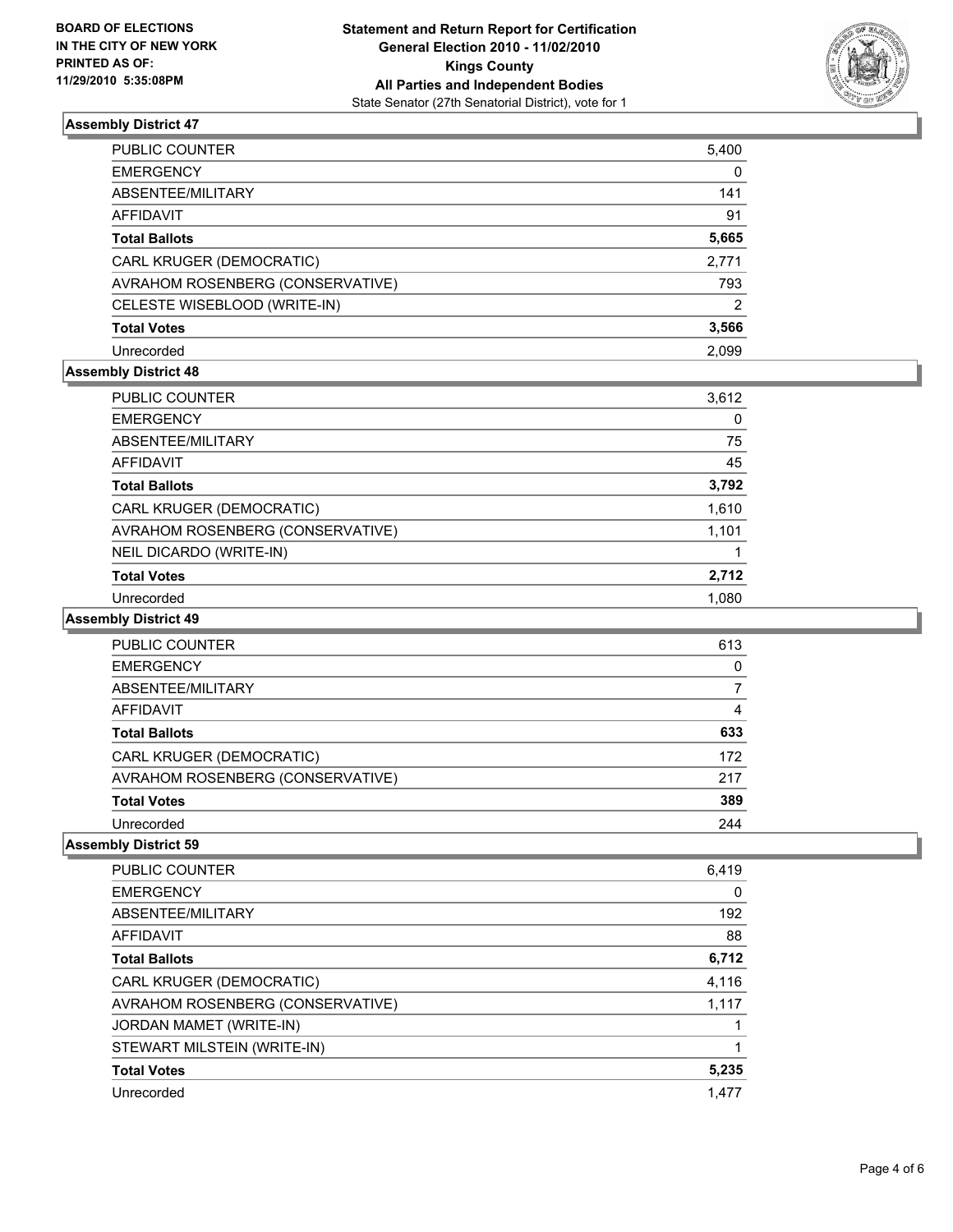

#### **Total for State Senator (27th Senatorial District) - Kings County**

| TRACY NEMAN (WRITE-IN)<br>US CITIZEN (WRITE-IN) | 1      |
|-------------------------------------------------|--------|
| TARDS JOHNSON (WRITE-IN)                        | 1      |
| STEWART MILSTEIN (WRITE-IN)                     | 1      |
| SECENDI (WRITE-IN)                              | 1      |
| SAM MELONI (WRITE-IN)                           | 1      |
| ROSE JEFKOWITZ (WRITE-IN)                       | 1      |
| RICHARD WALNER (WRITE-IN)                       | 1      |
| RALPH NADER (WRITE-IN)                          | 1      |
| PEE WEE HERMAN (WRITE-IN)                       | 1      |
| NEIL DICARDO (WRITE-IN)                         | 1      |
| MELVIN LANTNER (WRITE-IN)                       | 2      |
| MARTIN GOLDEN (WRITE-IN)                        | 6      |
| MARIA T MIRANDA (WRITE-IN)                      | 1      |
| LEW FIDLER (WRITE-IN)                           | 1      |
| LAURA KELBER (WRITE-IN)                         | 1      |
| KATIE ZANADSKI (WRITE-IN)                       | 1      |
| JORDAN MAMET (WRITE-IN)                         | 1      |
| JOHN HALL (WRITE-IN)                            | 1      |
| JOHN C. CALDERON (WRITE-IN)                     | 1      |
| JASON JAMES (WRITE-IN)                          | 1      |
| J.P. ZENGER (WRITE-IN)                          |        |
| IRWIN KATZ (WRITE-IN)                           | 1<br>1 |
| IAN DIGIRSHEK (WRITE-IN)                        |        |
| FRANK PADAVAN (WRITE-IN)                        | 1      |
| ERIC CORTES (WRITE-IN)                          | 1<br>1 |
| EILEEN OBRIEN (WRITE-IN)                        | 1      |
| EDWIN MOLINA (WRITE-IN)                         | 1      |
| ED JAWORSKI (WRITE-IN)                          | 3      |
| DOMINIC DIMARCO (WRITE-IN)                      | 1      |
| DAVID SUSSMAN (WRITE-IN)                        | 1      |
| CHAIM BUENO (WRITE-IN)                          | 2      |
| CELESTE WISEBLOOD (WRITE-IN)                    | 2      |
| CARL KRUGER VOID (WRITE-IN)                     | 2      |
| BARAK OBAMA (WRITE-IN)                          | 1      |
| ANTHONY GAUBLE (WRITE-IN)                       | 1      |
| ABE SILBERSTEIN (WRITE-IN)                      | 1      |
| AVRAHOM ROSENBERG (CONSERVATIVE)                | 9,152  |
| CARL KRUGER (DEMOCRATIC)                        | 25,004 |
| <b>Total Ballots</b>                            | 49,905 |
| AFFIDAVIT                                       | 669    |
| ABSENTEE/MILITARY                               | 1,186  |
| <b>EMERGENCY</b>                                | 47     |
| PUBLIC COUNTER                                  | 47,674 |
|                                                 |        |